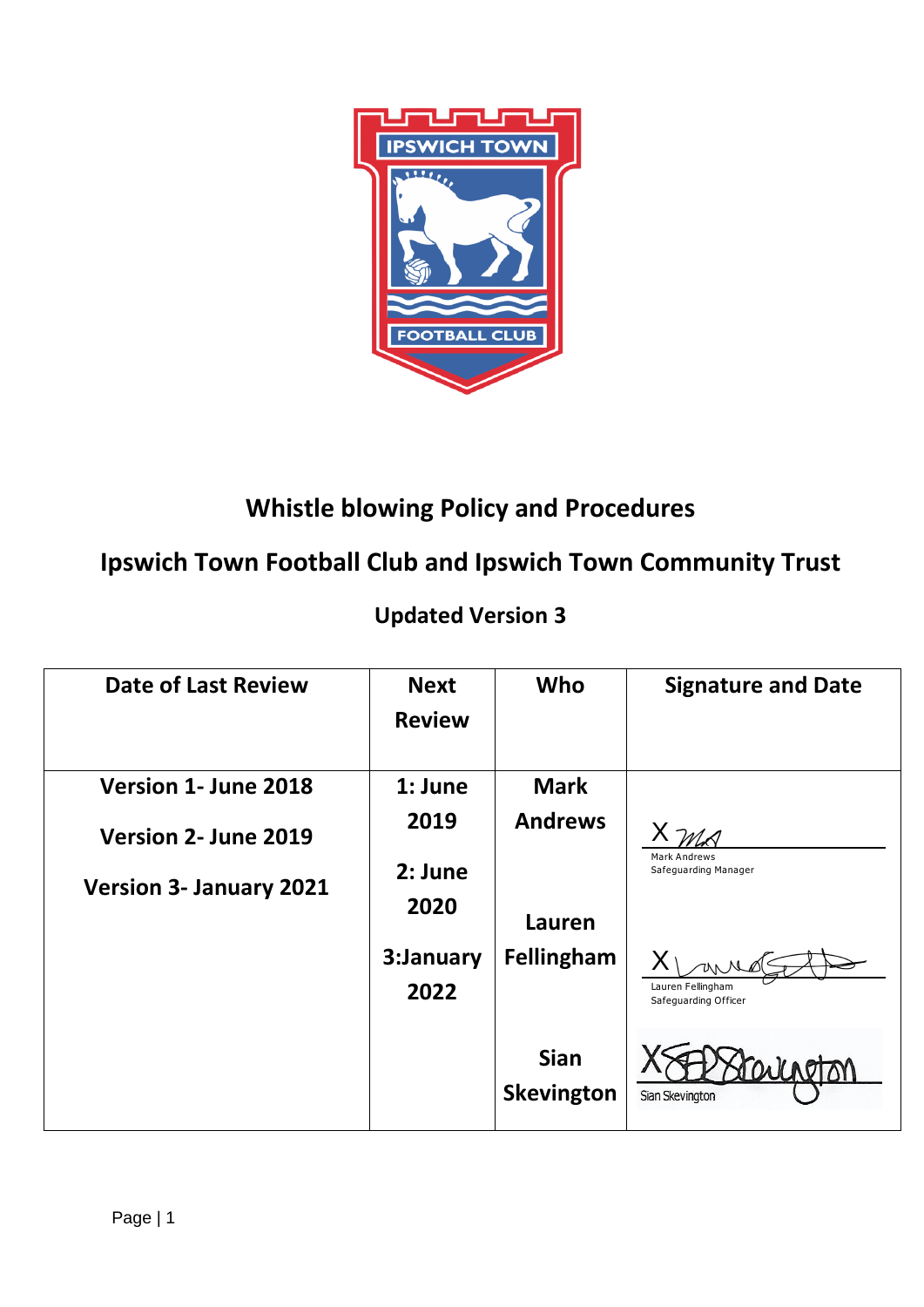## **Contents**

- 1. Ipswich Town Whistle Blowing team and contact details.
- 2. Introduction
- 3. Scope
- 4. What is Whistle blowing?
- 5. Rules, Regulations & Legislation
- 6. Investigations and Outcomes
- 7. Flowchart for Investigating Whistle blowing concerns
- 8. External Disclosures
- 9. If you are not satisfied
- 10. Protection and Support.
- 11. Responsibility for success of policy.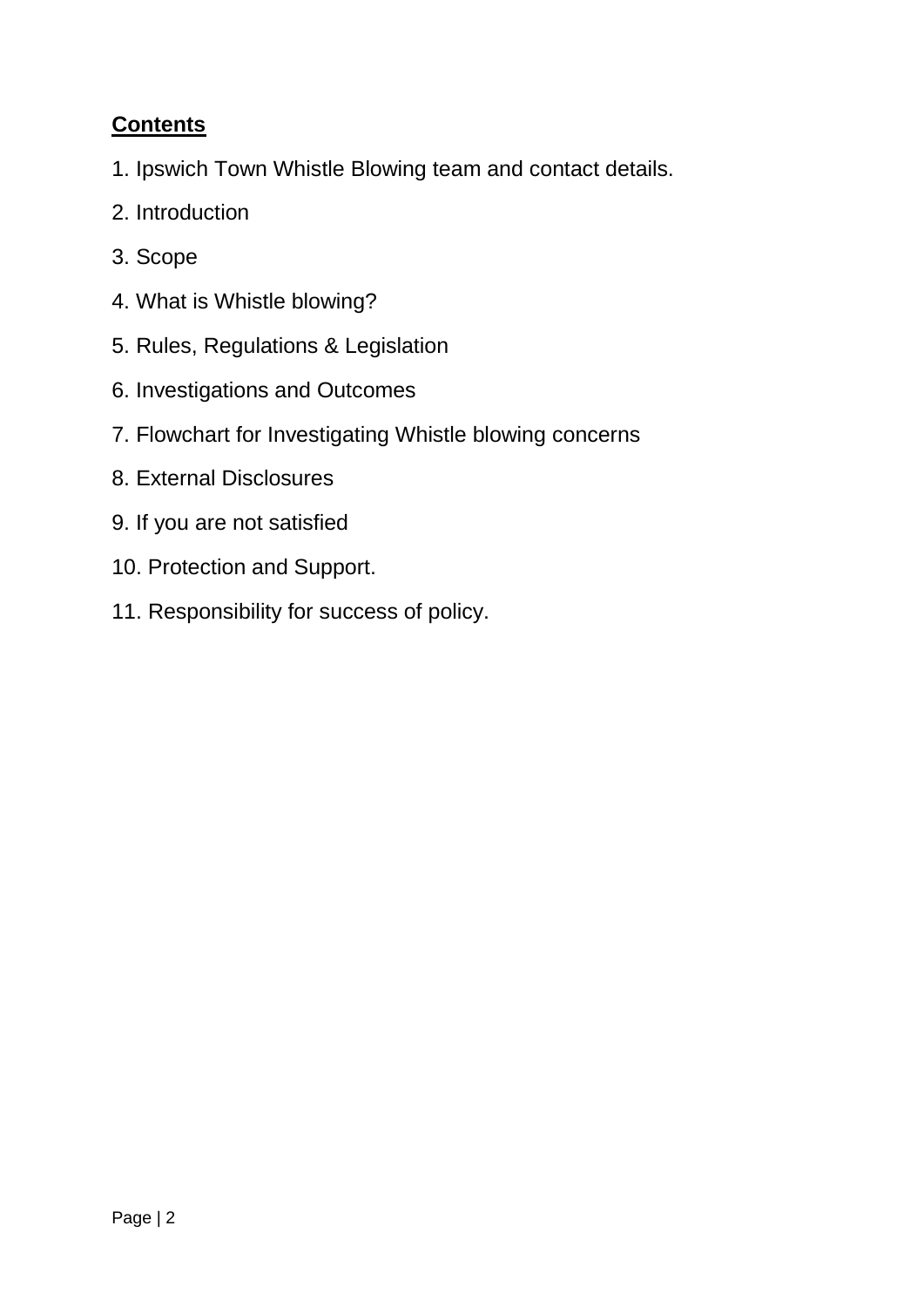## **Ipswich Town Whistle blowing Team**

#### **Whistle blowing Officer-**

**De** Denise Booth 01473 400595 [Denise.booth@itfc.co.uk](mailto:Denise.booth@itfc.co.uk) 

## **Additional Contact Details**

#### **[Advice, Conciliation and Arbitration Service](http://www.acas.org.uk/) (ACAS)**

For information and help on employment issues and dispute resolution. 0300 123 1100

#### **[Community Legal Service](http://www.legalservices.gov.uk/)**

The Community Legal Service Direct provides free information, help and advice direct to the public on a range of common legal issues. 0845 345 4345

#### **[Equality Advisory and Support Service](http://www.equalityadvisoryservice.com/) (EASS)**

For advice on discrimination issues. 0808 800 0082

#### **[Liberty](http://www.liberty-human-rights.org.uk/)**

For advice on human rights. 020 7329 5100 / 020 3145 0460

#### **[Citizens Advice Bureau](http://www.citizensadvice.org.uk/)**

For general advice and information on a range of legal fields. Wales: 0344 4772020 England: 03444 111444

#### **[Pay and Work Rights Helpline](https://www.gov.uk/pay-and-work-rights)**

For help and advice on government enforced rights. 0800 917 2368

#### **Public Concern at Work**

(Independent whistleblowing charity) Helpline: (020) 7404 6609 E-mail: [whistle@pcaw.co.uk](mailto:whistle@pcaw.co.uk) Website: [www.pcaw.co.uk](http://www.pcaw.co.uk/)

#### **[Trade Union Congress](http://www.tuc.org.uk/)**

For information on trade unions and guidance on workers' rights. T. 020 7636 4030 E. [info@tuc.org.uk](mailto:info@tuc.org.uk)

#### **[Your Employment Settlement Service \(YESS\)](http://www.yesslaw.org.uk/)**

For affordable legal advice on resolving problems at work without litigation.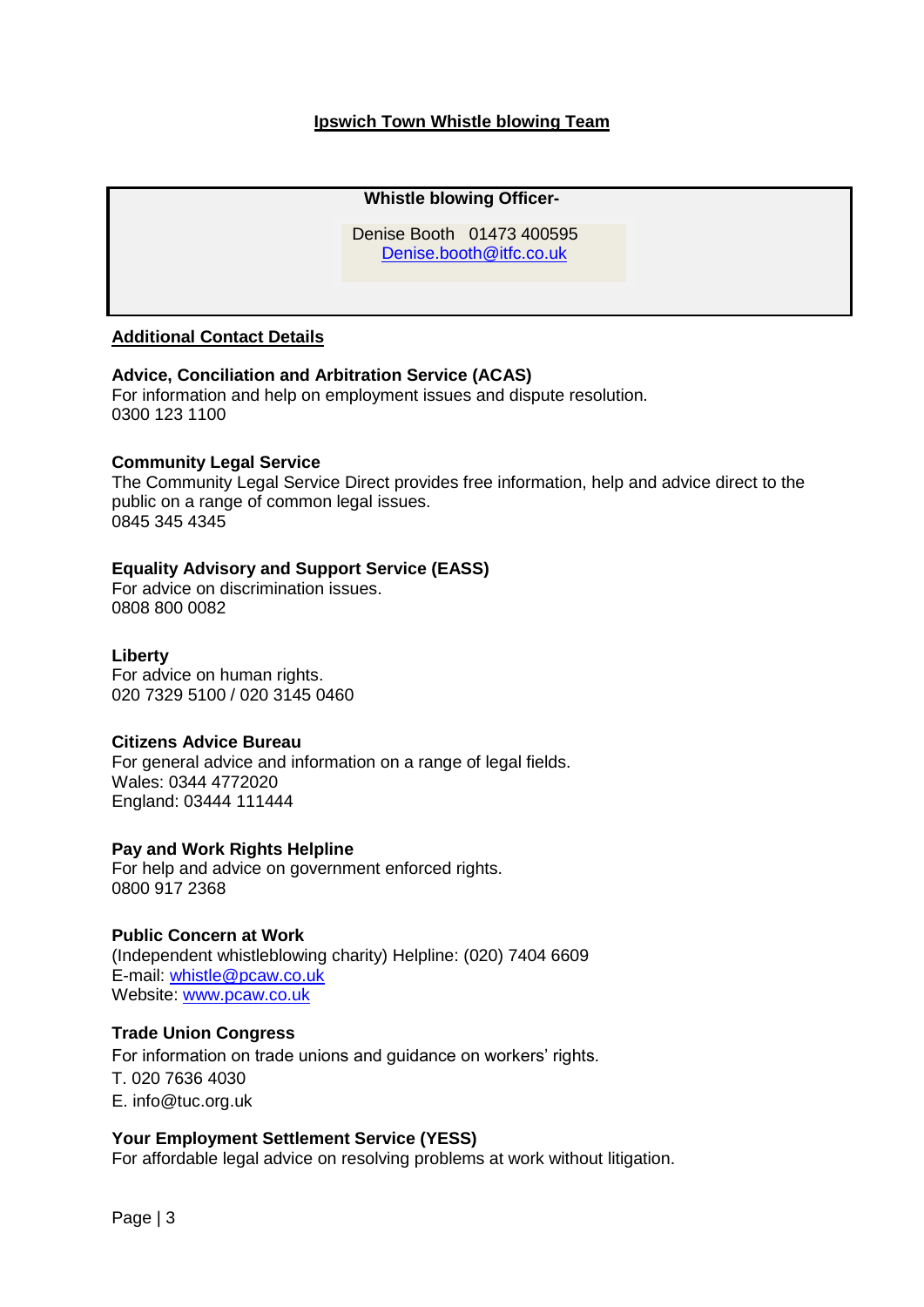T. 020 3701 7530 E. [info@yesslaw.org.uk](mailto:info@yesslaw.org.uk)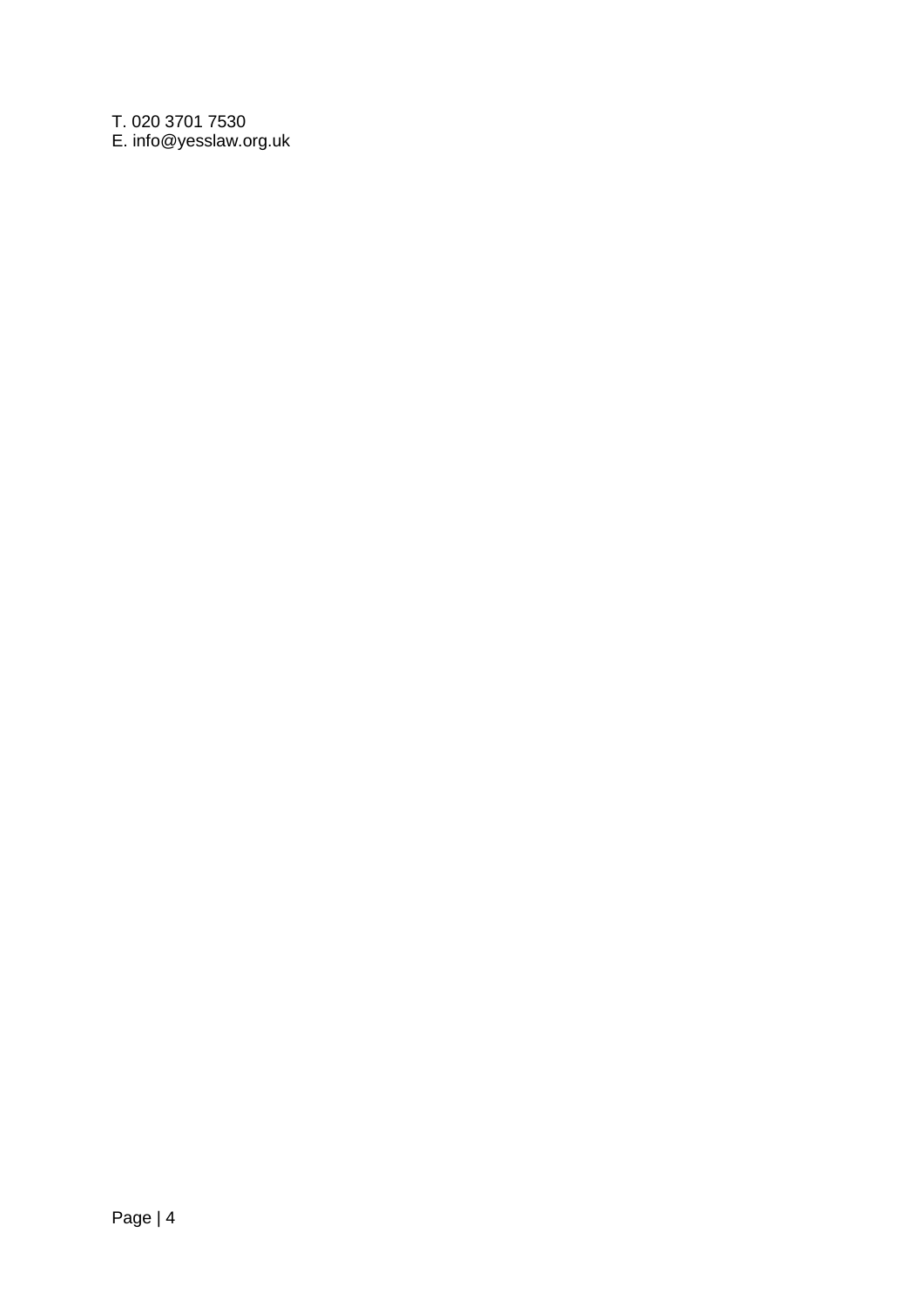## **Introduction**

Whistle blowing can be used as an early warning system or when it's recognised that appropriate actions have not been taken. If standards ever fall short with poor practice or unacceptable behaviour, there's a framework in place to make sure we can deal with it. By reporting a concern you can help us make sure that the youth game stays safe and strong. It is about revealing and raising concerns over misconduct or malpractice within the club or within any structure associated with it. A culture of openness and accountability is essential in order to prevent such situations occurring or to address them when they do occur.

Ipswich Town Football Club and Ipswich Town Community Trust will ensure that any member of staff who makes a disclosure in such circumstances will not be penalised or suffer any adverse treatment for doing so. Any adult or young person with concerns about a child, colleague or member of ITFC/ ITCT staff can use whistle blowing. Anonymous concerns will be investigated and acted upon as the person receiving the concern sees fit, having regard to the seriousness of the issue raised, the credibility of the concern, the prospects of being able to investigate the matter, and fairness to any individual mentioned.

This policy is designed to provide you with information about the protections offered by the Public Interest Disclosure Act 1998 ('PIDA'), the Sexual Offences Act 2003 as well as the process by which you may raise your concerns.

## **Scope**

This policy applies to all employees of the Club and Ipswich Town Community Trust, and other volunteers/workers undertaking activity on behalf of the Club. The aim of the policy is to:

- To encourage staff to report suspected wrongdoing as soon as possible, in the knowledge that their concerns will be taken seriously and investigated as appropriate, and that their confidentiality will be respected.
- To provide staff with guidance as to how to raise those concerns.
- To reassure staff that they should be able to raise genuine concerns in good faith without fear of reprisals, even if they turn out to be mistaken and protect them in this situation.

**N.B**- This policy should not be used for complaints relating to your own personal circumstances, such as the way you have been treated at work. In those cases you should use the Grievance and Complaints Policy or Bullying Policy or discuss the matter with your line manager or HR.

## **What is Whistle blowing?**

Whistle blowing is the disclosure of information which relates to suspected wrongdoing or dangers at work. This may include:

## (a) Criminal activity;

(b) Miscarriages of justice- matters likely to lead to a wrongful conviction or the falsifying of information.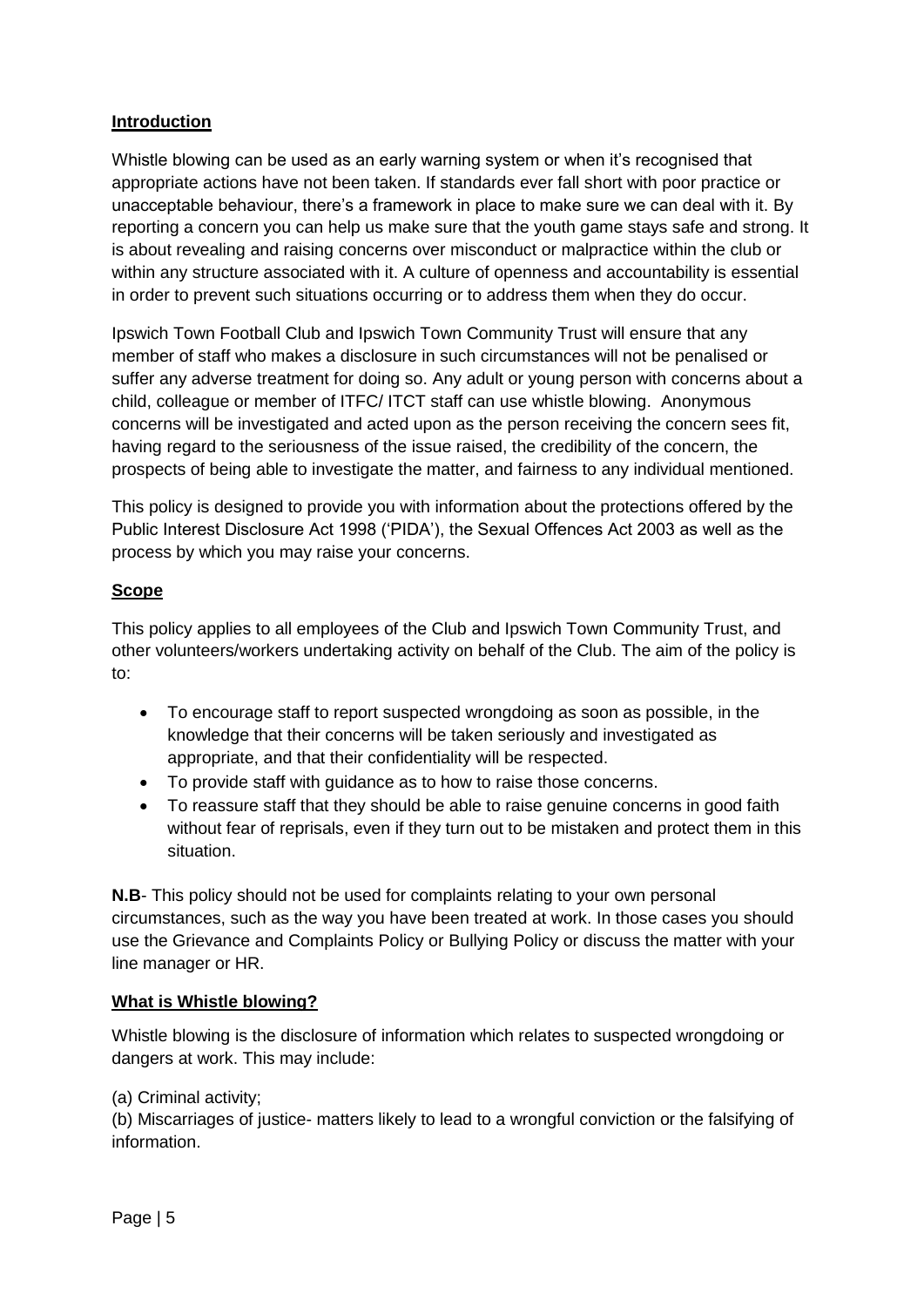(c) Danger to health and safety- this encompasses risks to *any* individual – i.e. whether they are a worker of the employer or not.

(d) Damage to the environment;

(e) Failure to comply with any legal or professional obligation or regulatory requirementsbreach of any statutory requirement; contractual obligation; common law obligation (e.g. negligence, nuisance, defamation) or an administrative law requirement. (refer to Sexual Offences Act 2003 and The Public Interest Disclosure Act 1998)

(f) Bribery;

(g) Financial fraud or mismanagement;

(h) Negligence;

- (i) breach of our internal policies and procedures;
- (j) Conduct likely to damage our reputation;
- (k) Unauthorised disclosure of confidential information;
- (m) The deliberate concealment of any of the above matters.

A whistleblower is a person who raises a genuine concern in good faith relating to any of the above. If you have any genuine concerns related to suspected wrongdoing or danger affecting any of our activities (a whistle blowing concern) you should report it under this policy.

If you are uncertain whether something is within the scope of this policy you should seek advice from the Whistle blowing Officer, (Denise Booth) whose contact details are at the end of this policy.

## **Rules, Regulations & Legislation**

The Public Interest Disclosure Act 1998 (PIDA) is designed to ensure that workers are not unfairly discriminated against or punished for making a "protected" disclosure. Broadly, a protected disclosure is one where a worker makes a disclosure of information which shows that:

(a) Either the employer or another worker has committed been, is committing, or is

- (b) Likely to be committing a criminal offence;
- (c) Either the employer or another worker has failed to comply with a legal obligation;
- (d) There has been a miscarriage of justice;
- (e) The health and safety of individuals has been, is being, or is likely to be endangered;
- (f) The environment has been, is being, or is likely to be damaged;

(g) Information relating to any of the above is being, has been or is likely to be deliberately concealed.

The Club is bound by PIDA and the Club is fully committed to ensuring that any protected disclosure made by a member of staff is handled in a proper and efficient manner. In particular, the Club and FFCF is committed to ensuring that any member of staff who makes a protected disclosure is not unfairly treated or discriminated against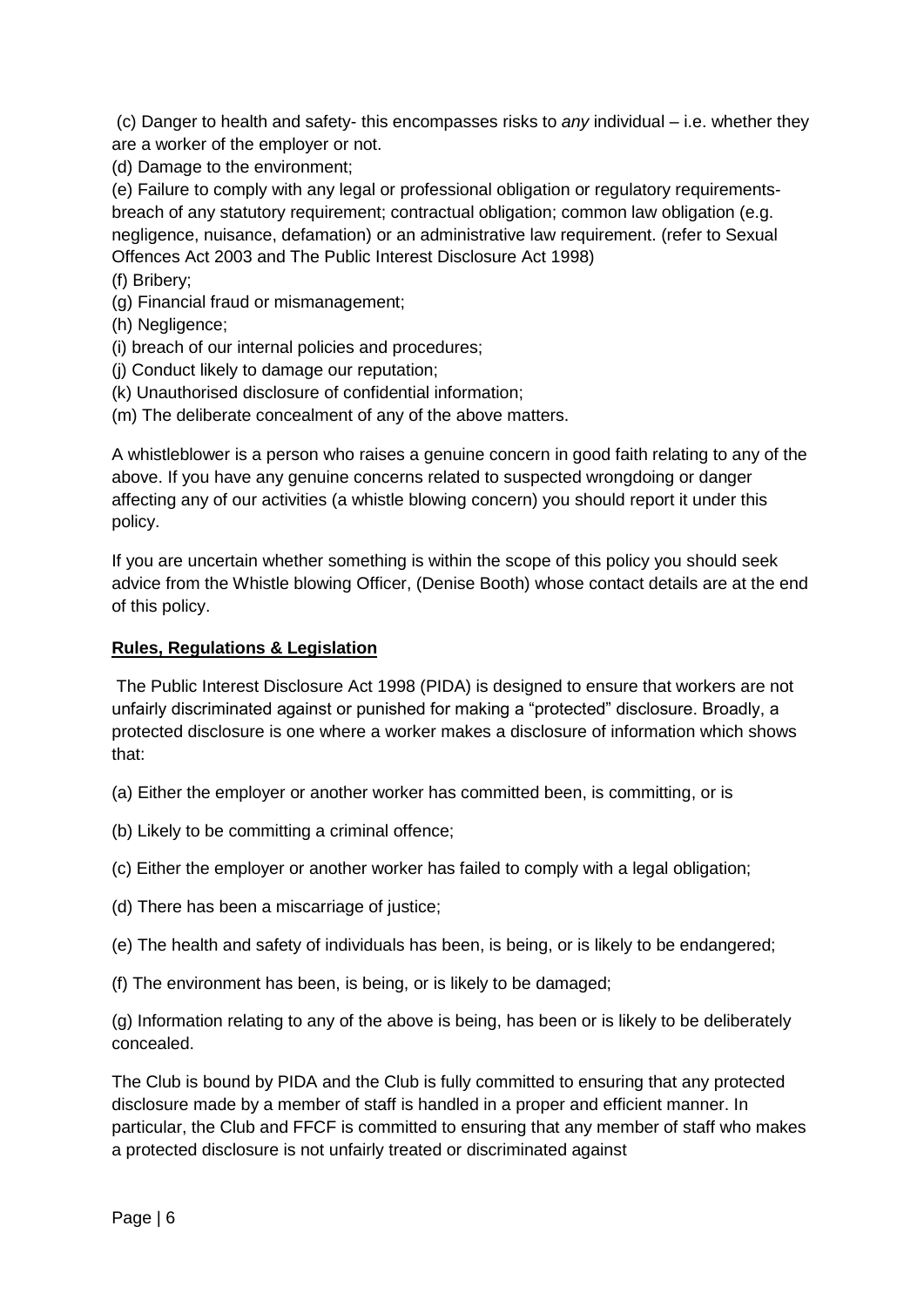The Sexual Offences Act 2003 is designed to ensure that all employees and volunteers understand their positions of trust within the club. When an individual accepts a role at Ipswich Town and Ipswich Town Community Trust that involves working or volunteering with children or adults at risk, he/she must understand and acknowledge the responsibilities and trust inherent in the role. A relationship of trust can be described as one in which one party has power and influence over the other by virtue of their work and the nature of the activity. A member of staff, volunteer or any child, young person or adult may abuse a position of trust and The Sexual Offences Act 2003 outlines this as:

"A person aged 18 or over who is in a position of trust who intentionally touches another person in a sexual manner."

(See ITFC Safeguarding Children Policy for further details)

## **Investigation and outcome**

If you wish to make a protected disclosure to the Club or Ipswich Town Community Trust, you may do so either by email, letter, telephone or in person to the Club's Whistle blowing Officer Denise Booth. Whilst a protected disclosure may be made anonymously, we would encourage staff to reveal their identity where possible in order to ensure that the issue may be investigated properly and feedback may be given by the Club on the steps it has taken. All protected disclosures will be treated very seriously and will be dealt with appropriately.

Upon receiving a disclosure, the relevant department manager will arrange an investigation of the matter with Denise Booth in HR (Whistle blowing Officer). Where possible the person responsible for dealing with the protected disclosure will have no conflict of interests. The investigation may involve the individual giving a written statement. The person's disclosure statement will be taken into account and they will be asked to comment on any additional evidence obtained.

The Whistle blowing officer will then report the matter to the Safeguarding Manager Mark Andrews (if appropriate and no conflict of interests exists) which will then take any necessary action, including reporting the matter to any appropriate government department or regulatory agency.

If disciplinary action is required, the individual investigating the matter should follow the ITFC Disciplinary Policy. On conclusion of any investigation, the individual who has made the disclosure will be informed of the outcome of the investigation and what has been done, or proposes to do. If no action is to be taken, a reason for this will also be provided.

The Club will look to treat any protected disclosures made in the strictest confidence, however staff should be aware that action taken as a result of their disclosure could in some circumstances lead to their identity being revealed (either by inference or as required, for example, in legal or disciplinary proceedings). We will aim to keep you informed of the progress of the investigation and its likely timescale. However, sometimes the need for confidentiality may prevent us giving you specific details of the investigation or any disciplinary action taken as a result. You should treat any information about the investigation as confidential.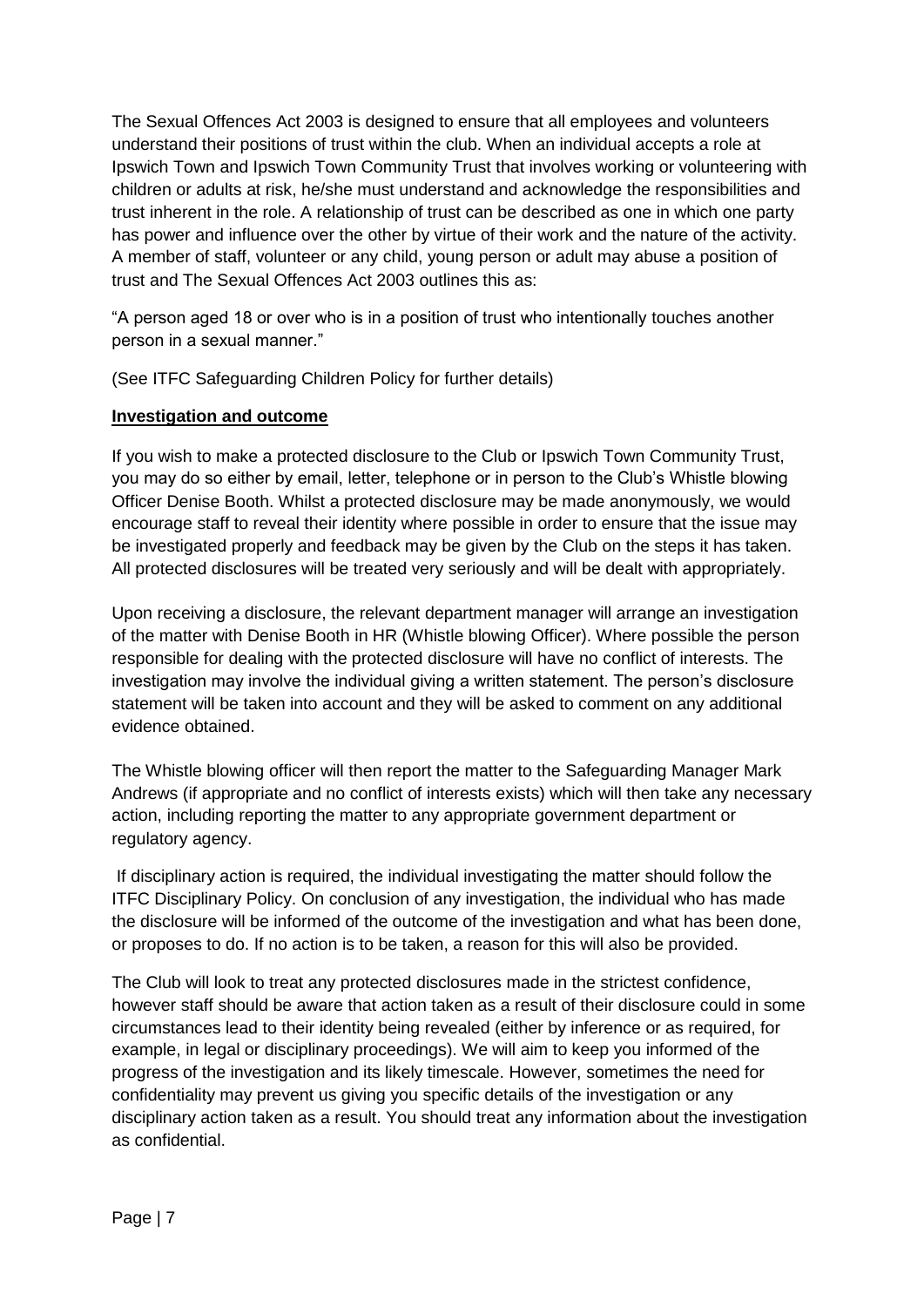If we conclude that a whistleblower has made false allegations maliciously, in bad faith or with a view to personal gain, the whistleblower will be subject to disciplinary action.

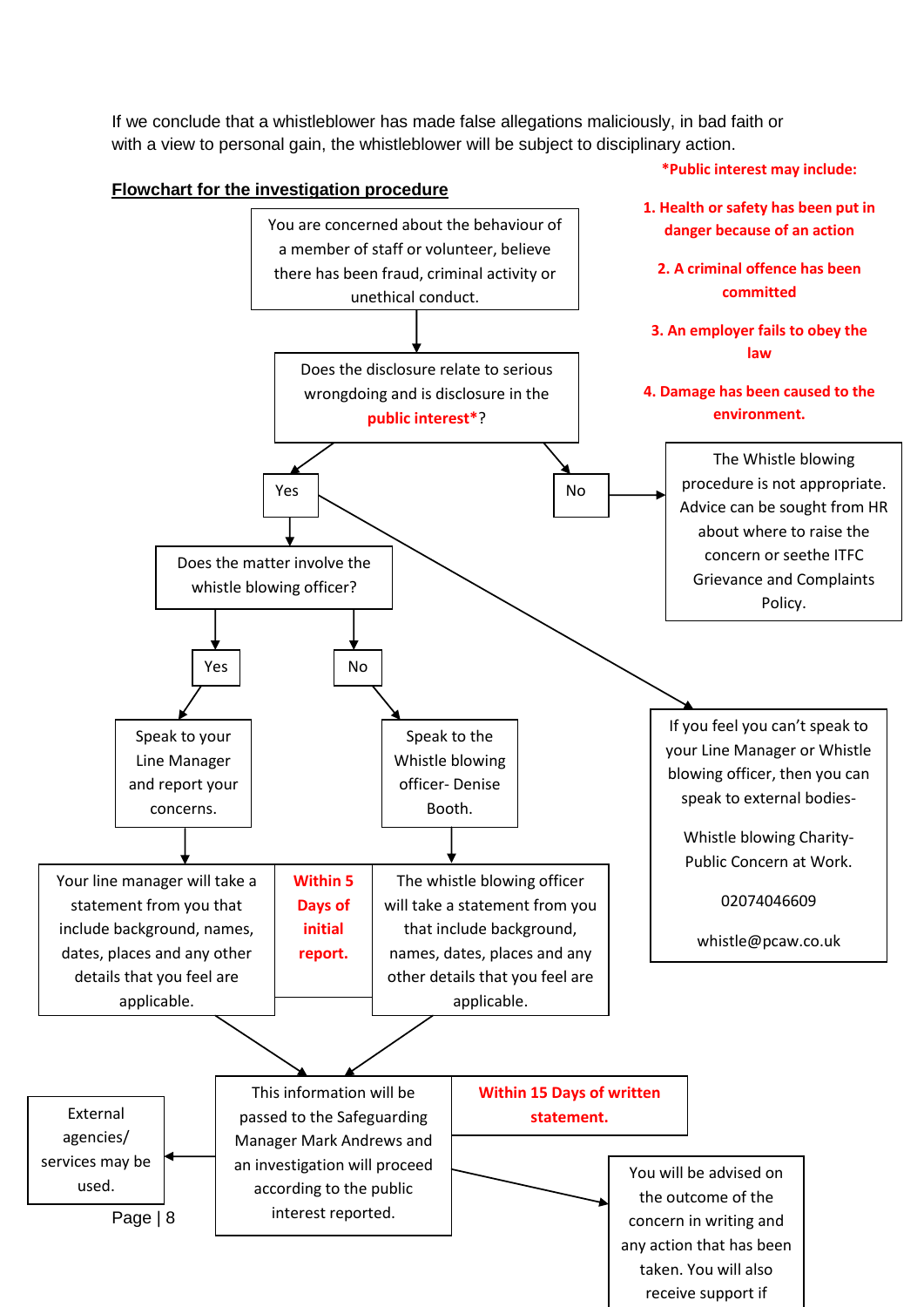## **External disclosures**

The aim of this policy is to provide an internal mechanism for reporting, investigating and remedying any wrongdoing in the workplace. In most cases you should not find it necessary to alert anyone externally.

The law recognises that in some circumstances it may be appropriate for you to report your concerns to an external body such as a regulator. It will very rarely if ever be appropriate to alert the media. We strongly encourage you to seek advice before reporting a concern to anyone external. The independent whistle blowing charity, Public Concern at Work, operates a confidential helpline. They also have a list of prescribed regulators for reporting certain types of concern. Their contact details are at the end of this policy.

Whistle blowing concerns usually relate to the conduct of our staff, but they may sometimes relate to the actions of a third party, such as a customer, supplier or service provider. The law allows you to raise a concern in good faith with a third party, where you reasonably believe it relates mainly to their actions or something that is legally their responsibility. However, we encourage you to report such concerns internally first. You should contact your line manager or the Whistle blowing Officer.

## **If you are not Satisfied**

While we cannot always guarantee the outcome you are seeking, we will try to deal with your concern fairly and in an appropriate way. By using this policy you can help us to achieve this. If you are not happy with the way in which your concern has been handled, you can raise it with the Whistle blowing Officer Denise Booth. Alternatively you may contact the Managing Director Ian Milne.

## **Protection and Support**

It is understandable that whistleblowers are sometimes worried about possible repercussions. We aim to encourage openness and will support staff that raise genuine concerns in good faith under this policy, even if they turn out to be mistaken. As part of the Employment Rights Act 1996 and The Enterprise and Regulatory Reform Act 2013 everyone is entitled to report a concern despite there being evidence or truth. However, Protection under the Whistle blowing Policy does not extend to employees who act in bad faith or raise malicious, vexatious or knowingly untrue concerns.

Staff will be protected and must not suffer any detrimental treatment as a result of raising a concern in good faith. Detrimental treatment includes dismissal, disciplinary action, threats or other unfavourable treatment connected with raising a concern. If you believe that you have suffered any such treatment, you should inform the Whistle blowing Officer immediately. If the matter is not remedied you should raise it formally using our Grievance Procedure.

As a member of staff/volunteer at Ipswich Town Football Club and Ipswich Town Community Trust, everyone has the right to not be subjected to any detriment or act by another employee or employer. Staff must not threaten or retaliate against whistleblowers in any way. Anyone involved in such conduct will be subject to disciplinary action. (For further guidance see Employment Rights Act 1996 and ITFC Grievance and Complaints Policies)